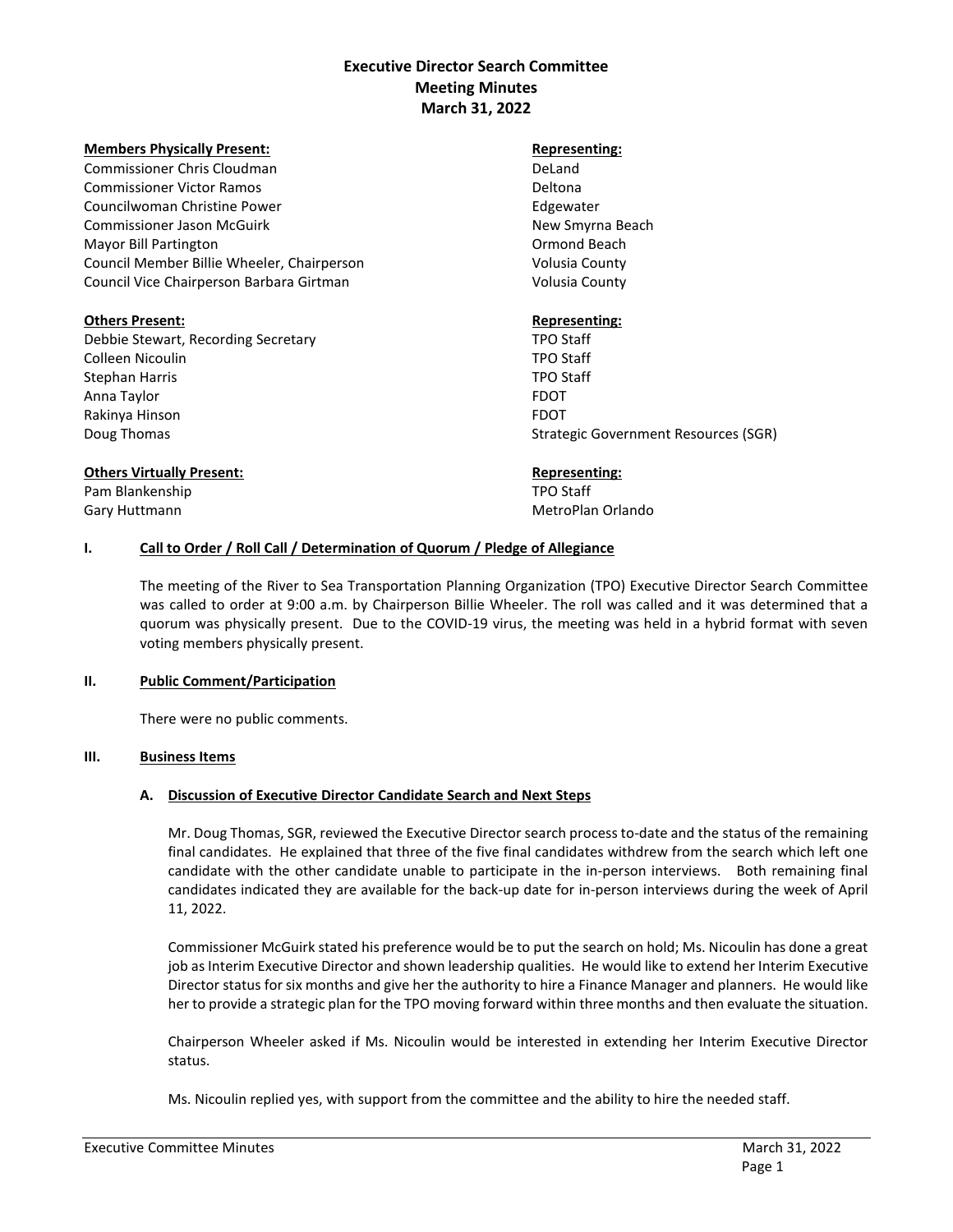Chairperson Wheeler discussed Ms. Nicoulin's Interim Executive Director status and the challenges she has had to overcome in the last eight months; she has forged through all the challenges thrown at her, she has the relationships with the local stakeholders and the collaboration the TPO needs. This committee tied her hands on some things that she could have been even stronger on.

Council Vice Chair Girtman agreed and added she would prefer to work with Ms. Nicoulin as she has a better understanding of the position and has established the relationships the TPO needs. Ms. Nicoulin has shown the grit needed and if she has the support of the board, she believes she will be successful. She would rather invest in Ms. Nicoulin than to take a chance on someone from elsewhere that may have a different attitude and expectation.

Councilwoman Power asked Ms. Nicoulin if she would be interested in the long-term position as Executive Director or if she wanted to only extend the Interim Executive Director for six months as Commissioner McGuirk suggested.

Ms. Nicoulin replied she is interested in the long-term; initially, she did not feel that she had the support to be successful so she focused on the invoicing and finance issues the TPO had which took a significant amount of time. She is interested in the long-term if she can bring in the needed resources; either hiring staff or outsourcing to consultants. She explained that the TPO was two planners short when the prior Executive Director left followed by the resignation of the Finance Manager; at least one planner position needs to be filled immediately. She will also evaluate current staff positions and shifting some duties.

Members discussed the term length of the extension of the Interim Executive Director position. They commented on the great job Ms. Nicoulin has been doing and that she needs the committee's support.

Mr. Thomas noted if the search is paused, SGR will invoice for expenses thus far. If it is decided later to renew the search, SGR will not charge another professional fee, only the cost associated with advertising the position and other expenses. He noted that one of the final candidates had already booked airline tickets and will need to be reimbursed. He referred to the vacant planner position and offered to conduct a digital talent marketing effort and use SGR's network for advertisement of that position; responses would come to the TPO.

The EDSC accepted his offer.

## *MOTION: A motion was made by Commissioner McGuirk to suspend the Executive Director search, reimburse final candidate airfare, and extend Ms. Nicoulin'sInterim Executive Director status for nine months. The motion was seconded by Council Vice Chair Girtman.*

Members discussed the length of the Interim Executive Director extension; six months versus twelve months and if a formal agreement is needed. Ms. Nicoulin noted she would like an evaluation at six months and to have some type of agreement in place.

*AMENDED MOTION: An amended motion was made by Commissioner McGuirk to suspend the Executive Director search, reimburse final candidate airfare, to enter into an interim agreement to extend Ms. Nicoulin's Interim Executive Director status for six months, for Ms. Nicoulin to provide a strategic plan moving forward within three months and to allow Ms. Nicoulin to hire a Finance Manager and planners as needed.* 

Commissioner Cloudman stated it needs to be clear to the full TPO Board that the intention is not to go back to a search in six months; that the EDSC has confidence in Ms. Nicoulin and that the recommendation will be to remove the interim status in six months.

## *The motion was seconded by Councilwoman Power and carried unanimously.*

Commissioner Cloudman stated that his city has worked with SGR in the past and noted that having an outside person negotiate terms was very helpful; he asked if that is something the committee would like to have Mr. Thomas engage in.